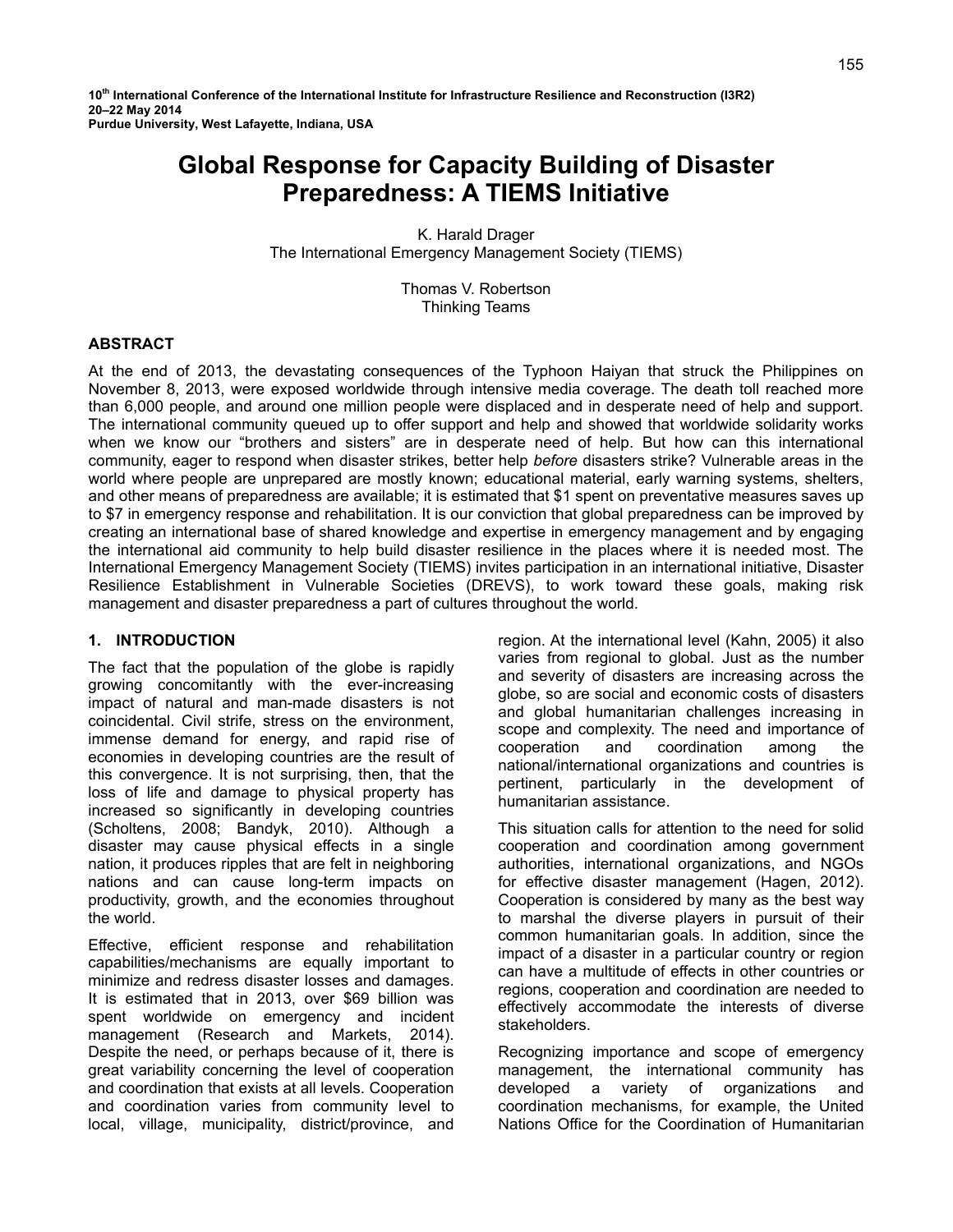Affairs (OCHA). However, coordinating emergency response is inherently difficult. Two particular barriers to effective response have been identified (Jaurequi, Sholk, Radday, & Stanzler, 2011):

- 1. Insufficient coordination among actors due to divergent priorities and values, limitations to mandates, unaligned information collection and sharing, and inexperienced staff and organizations
- 2. Limited involvement of affected populations and governments in response.

While coordinating international emergency response will always be a complex organizational and political endeavor, an International Emergency Management Society (TIEMS) initiative, Disaster Resilience Establishment in Vulnerable Societies (DREVS), is working to strike at the core of this challenge, by:

- 1. Establishing a better basis for international coordination through a standardized base of emergency management knowledge, inclusive of and adaptable to local knowledge and conditions
- 2. Working to help the international aid community place a greater emphasis on preparedness.

It is vital that those in charge of complex and multisectoral/multinational emergency operations be trained and educated in the basic competencies of emergency management. It is clear that as the largest countries struggle with the pressing need for disaster management, there has been an increasing interest in structured and consistent disaster management education of first responders and emergency managers. Developing nations have a critical need for structured learning programs. In the United States, although there has been great activity in creating academic programs at all levels, there is much work on standardization yet to be done. An international perspective must be taken on what the most important knowledge and skills would be for basic training in emergency management. Emergency managers must be educated and trained in the management skills of leadership, teams and team building, and conflict resolution. They must also have great respect for the experiential knowledge possessed by all nations as well as by the indigenous peoples of the world.

In addition to developing expertise and shared knowledge in emergency management, the international community can benefit from an approach to preparedness that is informed by global experience and priorities. In this paper, we suggest elements of such an approach, based on the TIEMS international perspective.

#### **2. WORLD DISASTER PICTURE, 2003–2012**

From World Disasters Report 2013 (International Federation of Red Cross and Red Crescent Societies [IFRC], 2013), an overview of disasters in 2012 is shown in Figures 1 and 2.



**Figure 1.** Natural disasters, 2012



**Figure 2.** Technological disasters, 2012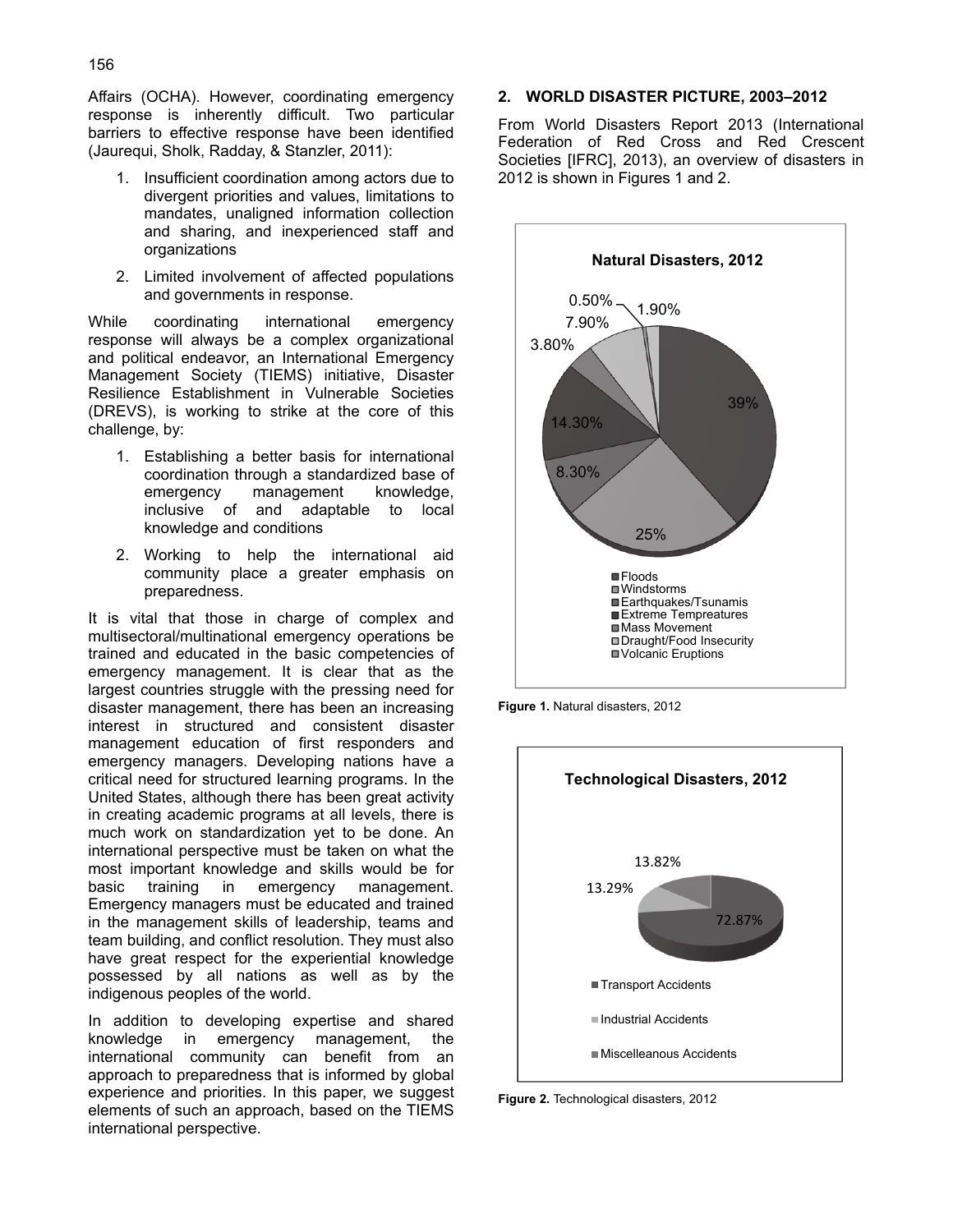Table 1. Disaster characteristics for the period 2003–2012

| <b>DISASTER</b><br><b>CHARAC-</b><br><b>TERISTICS</b> | <b>MOST SEVERE</b>                                                        | <b>SECOND WORST</b>                                                     |
|-------------------------------------------------------|---------------------------------------------------------------------------|-------------------------------------------------------------------------|
| <b>NATURAL</b><br><b>DISASTER</b><br><b>TYPE</b>      | FLOODS, 39*% (2012);<br><b>STEADY/</b><br><b>FLUCTUATING</b><br>2003-2012 | WIND STORMS, 25*%;<br><b>STEADY/</b><br><b>FLUCTUATING</b><br>2003-2012 |
| <b>TECHNICAL</b><br><b>DISASTER</b><br><b>TYPE</b>    | <b>TRANSPORT ACCIDENTS,</b><br>$72*%:$<br><b>DECREASING</b><br>2003-2012  | <b>INDUSTRIAL</b><br>ACCIDENTS, 13*%;<br><b>DECREASING</b><br>2003-2012 |
| <b>DISASTER</b><br><b>LOCATION</b>                    | ASIA, 38*%<br>(2012)<br><b>SLOWLY DECREASING</b><br>2003-2012             | AFRICA, 22*% (2012)<br><b>SLOWLY</b><br><b>DECREASING 2003-</b><br>2012 |
| <b>DISASTER</b><br><b>DEATHS</b>                      | ASIA. 54*%<br>(2012 DOWN)<br><b>FLUCTUATING</b><br>2003-2012              | AFRICA, 19*% (2012)<br><b>STEADY</b><br>2003-2012                       |
| <b>AFFECTED</b><br><b>POPULATION</b>                  | ASIA, 65**%<br>(2012 DOWN)<br><b>STEADY</b><br>2003-2012                  | <b>AFRICA, 31**%</b><br>(2012 UP)<br><b>STEADY</b><br>2003-2012         |
| <b>COST OF</b><br><b>DAMAGE</b>                       | AMERICAS, 66%*<br>(2012 UP)<br><b>FLUCTUATING</b><br>2003-2012            | ASIA. 18%*<br>(2012 DOWN)<br><b>FLUCTUATING</b><br>2003-2012            |

\* Percent of world total \*\* Percent of country population

Table 1 summarizes the disaster picture and consequences for the period of 2003–2012:

Floods and transports are the most severe natural and technological disasters, respectively, in the period of 2003–2012. While a positive downward trend is seen for transport accidents in this period, the flood disasters seem to be steady but fluctuating over the period. Most disasters happened in Asia during the period, with a slowly decreasing trend in Asia and Africa. Asia also had the most deaths after disasters, 54% of the world total in 2012, while Africa had 22% in 2012. Deaths in Asia have been fluctuating over the period of 2003–2012, while it has been quite steady in Africa.

The population in Asia has been most affected, with 65% of the area's population impacted by disasters in 2012, with a steady trend in the period of 2003– 2012. Thirty-one percent of Africa's population was affected in 2012, which also was a steady trend in the period of 2003–2012.

The cost of damage was highest in the Americas with 66% of the world total in 2012 and 18% in Asia. The high total in the Americas is mostly due the heavy costs after Hurricane Sandy.

The overall picture is that floods are the number one disaster, and Asia is the continent most affected by disasters. These figures and conclusions should be very clear indicators of how and where to prioritize activities for Disaster Risk Reduction.

#### **3. OBSERVATIONS FROM A RECENT DISASTER**

At the end of 2013, we were shocked by the devastating consequences of Typhoon Haiyan that struck the Philippines on November 8, 2013. The terrible death toll increased each day and reached more than 6,000, and more than one million people were displaced and in desperate need of help and support. The media channels brought us shocking pictures every day, so the tragedy was exposed in all its cruelty in our homes.

The international community was ready to help and support the victims of the catastrophe. Many of us living in peaceful environments far away from the tragedy in the Philippines queued up to offer support. This is good, and it shows that we react and help when our "brothers and sisters" in this world are in desperate need.

But what about helping the Philippines to improve their resilience through preparedness programs before the disasters strike?

Typhoons come every year, maybe not as powerful as Haiyan, but the need for shelters and early warning must have been evident to all for a long time before the recent tragedy. If we also add earthquakes, landslides, and other disasters hitting the Philippines from time to time, the question is, could international aid to improve early warning and preparedness do a better job of saving lives and property than aid provided only after disasters, such as Haiyan, strike? Perhaps our global community can learn from this recent tragedy, to invest more help and assistance in those areas we know will be hit, before disasters strike.

A glimpse into the vulnerability of the Philippines and its openness to help is provided in recent personal correspondence from Ricardo Q. Cabugao, Jr., Chairperson of the Information Technology Education Department of Batanes State College, Basco, Philippines. Mr. Cabugao, who is also a part of the School of Disaster Risk Reduction and Management Council, writes that Batanes State College, located on a small island in the northernmost tip of the Philippines, is prone to natural disasters including earthquakes, typhoons, landslides, tsunamis, and tidal waves. For example, on September 21, 2013, the island was struck by Super Typhoon Odette (Usagi), leaving damaged roads, bridges, and lines of communication. Natural disasters have displaced the Ivatan indigenous people on the island, who have had to relocate to Mindanao and Visaya. Concerning the TIEMS DREVS initiative, Mr. Cabugua states he is more than willing to "…undergo trainings…to equip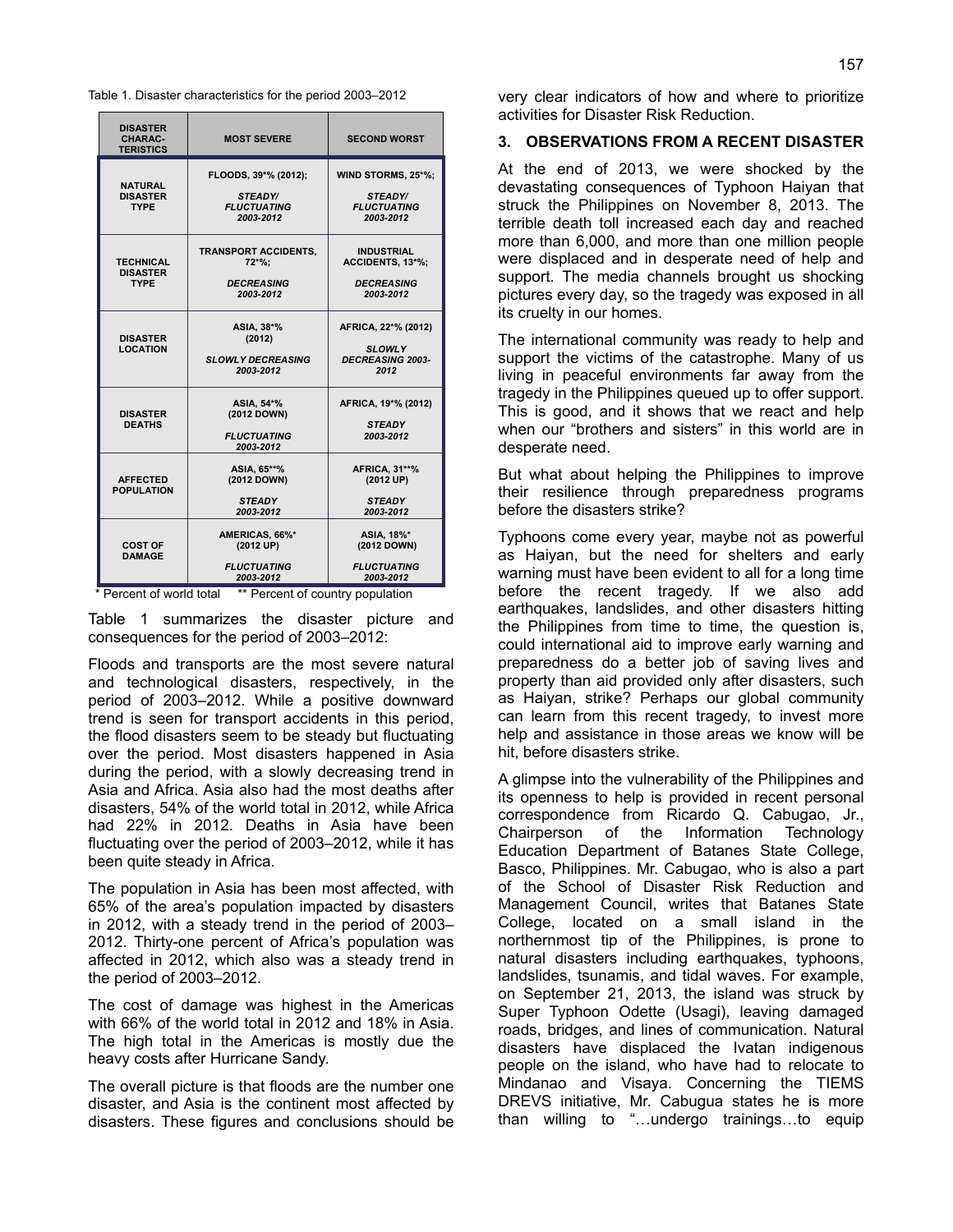[himself] with the knowledge, skills, and attitudes needed in times of calamities…" in support of "…disaster-resilient and safer communities on our country, as well as in the international arena when the need arises." He is also eager to "…submit research proposals to be funded related to disaster risk reduction and management."

Disasters, such as those experienced in the Philippines, lead to the following conclusions:

- 1. Building disaster preparedness will reduce the devastating consequences of natural disasters in vulnerable countries
- 2. Vulnerable countries with limited resources need to get professional help with their disaster preparedness
- 3. Disaster preparedness should be based on risk assessments identifying potential threats and means to deal with these threats
- 4. The goal must be to provide help building up local expertise to "help the country to help themselves in a critical situation"
- 5. Education and training of locals, offering courses on all levels from universities to primary schools, are the key to create a risk management culture in the vulnerable countries
- 6. Media could play a role putting a focus on the preparedness challenges in vulnerable countries and stimulating the willingness of the international community to donate financially to build up preparedness and create resilient societies
- 7. An international organization is needed to be the central coordinating organization of this effort. Today, the United Nations is probably the best international organization to take on this task, but other international organizations should also be considered
- 8. A cooperation model needs to be established to allow all qualified stakeholders in the global emergency management sector to participate and contribute to building resilient societies
- 9. The receiving countries must likewise be helped to build local expertise able to manage the local situation and manage the preparedness projects
- 10. There must be a focus on reducing aid administrative costs so most of the means collected goes to the activity planned
- 11. Control mechanisms for disaster preparedness projects should be established

that measures effectiveness and economics, and insures projects are managed according to schedule and budget

In the following sections, we review more general observations and lessons learned from the international community concerning the challenges of disaster preparedness. We first address the foundation of global resilience—local, country preparedness. Next, we address needs, opportunities, and responsibilities associated with international cooperation to develop global disaster preparedness.

## **4. LOCAL PREPAREDNESS**

Disaster prevention and preparedness require a wide range of measures, both long and short term, aimed at saving lives and limiting the amount of damage caused. Particularly, confronting recurrent calamities is a stupendous task, with attendant regulatory, institutional, resource, and technological and managerial prerequisites (Chhetri, 2001). Some of the more pertinent challenges that need to be addressed are highlighted below:

- It is imperative that each country take into account the unprecedented local impacts of global warming, green house effects, and climate change when planning a multihazard early warning system or network, and in formulating and implementing disaster management policies.
- Emergency managers must be educated and trained in core competencies related to coordinating response to large, complex disasters. There must be a focus on mentoring leadership and working with teams on an intersectoral, interdisciplinary, and international basis.
- There needs to be a comprehensive and unified disaster management policy to reduce the social and economic costs to the community caused by disasters. The policy should properly address problems in urban, suburban, and rural areas.
- The link between environment and infrastructure in the region needs to be understood and accounted for in disaster planning
- Experiences, ideas, and strategies should be shared with all stakeholders as part of an inclusive planning and execution process.

Local preparedness enables and is enhanced by international cooperation. We address some of the associated challenges and opportunities in the next section.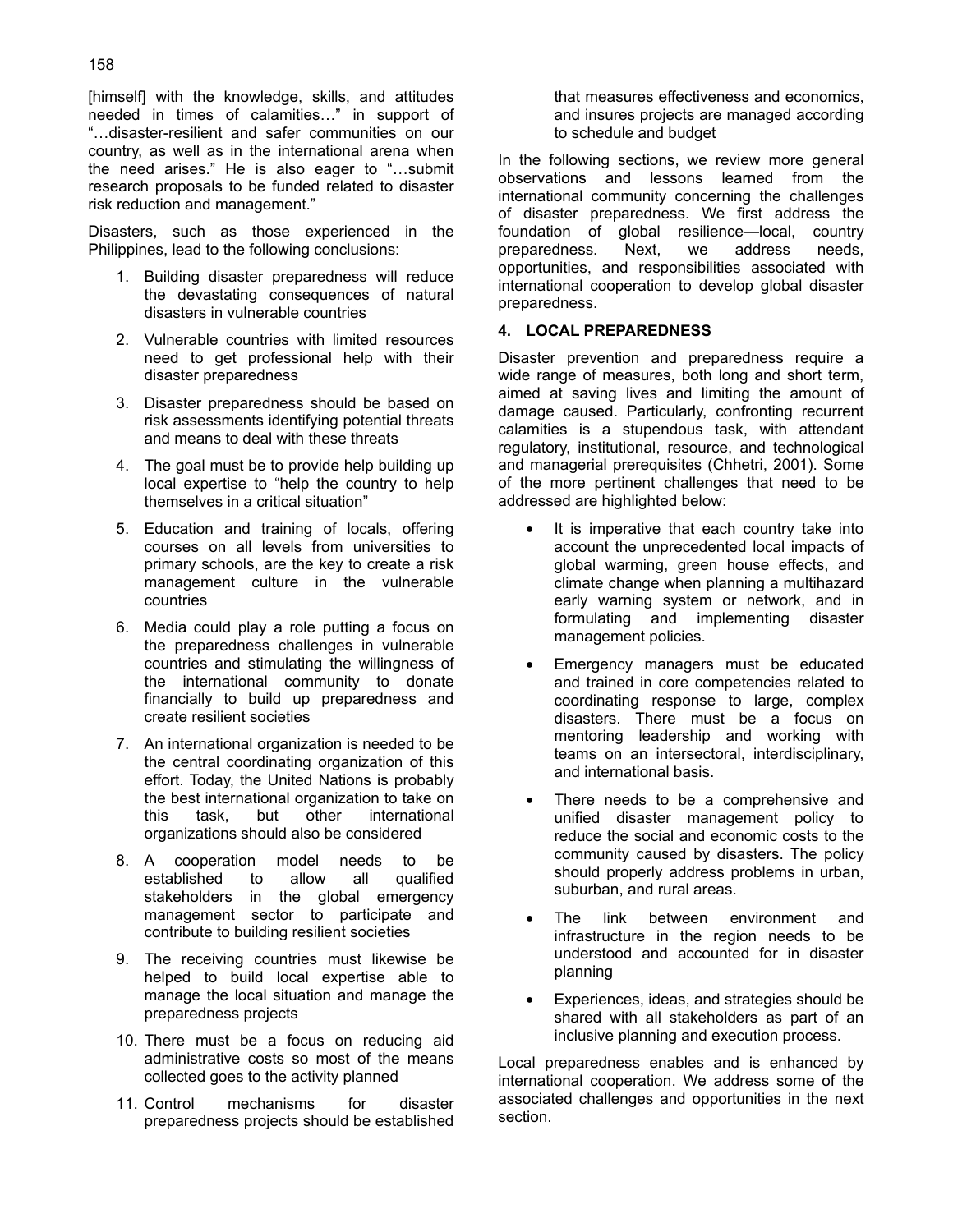# **5. INTERNATIONAL COOPERATION**

In addition to the intercountry cooperation and coordination among disaster management stakeholders, there is a growing need for regional, international, and global cooperation and coordination among the countries that have common problems, as a country's disaster situation may affect many other nations. For example, an earthquake disaster can have wide geographical coverage. Where much of the region's transport and communications infrastructure crosses several borders, the need for regional-level services is obvious. Similarly, failure to apply disaster risk management in any one country can affect such infrastructure and, thus, the region as a whole.

The Gisjlegen disaster in Belgium is an example of international cooperation and optimized coordination in the area near the border of Belgium and France (Steiner, personal communication, 2013). An accident at a pumping station in Belgium, very near the French border, resulted in many burn casualties, exceeding the capacity of local hospitals. Through effective international cooperation, special burn hospitals in the north of France were used to treat victims. A potentially complex international operation hindered by geographic boundaries, sectors, and jurisdictions was carried out successfully.

Regional and international cooperation is essential not only to cope with the impacts of disaster but also to help ensure that the region sustains economic growth. Moreover, enhanced regional and international cooperation and coordination in disaster risk management offers attractive opportunities to provide resources. Disaster preparedness has remained inadequate in many countries where lack of national-level updated disaster legislation hinders national focal agencies in interinstitutional and intergovernmental coordination.

Many aspects of disaster management are transborder. As a result, those countries could be economically and socially affected due to the serious natural disasters in a neighboring country. A neighbor may be able to provide valuable help in evaluating risk; mitigating, forecasting, developing, and communicating early warnings; and responding to disasters. There is incredible value in utilizing international and indigenous knowledge systems when facing the challenges of reconstruction following disaster (Hagen, 2010; Hagen & Hagen, 2013). Regional planning and joint efforts are needed to solve disaster problems because disasters involve uncertainty and they are major concerns for all countries.

Countries that have common goals and interests should share disaster data and information so as to reduce the impact of potential disasters. International

cooperation is critical to find more effective ways to forecast risk, to better manage the response, and to develop organizational resilience to interruption and different types of crisis and disasters (Chhetri, 1999).

In addition to the importance of national-, regional-, and international-level cooperation and coordination, there is also the need for enhanced cooperation and coordination at the United Nations. In particular, there needs to be improved coordination between the:

- United Nations Office for the Coordination of Humanitarian Affairs (UN-OCHA),
- United Nations Human Settlements Program (UN-HABITAT),
- United Nations Disaster Relief Organization (UNDRO) and United Nations International Strategy for Disaster Reduction (UNISDR),
- World Meteorological Organization (WMO) , and
- United Nations Environmental Program (UNEP).

NATO and the EU also play an important role in this area. Cooperation also needs to include the Euro-Atlantic Disaster Response Coordination Centre (NATO-EADRCC) and the Emergency Response Coordination Centre (EU-ERCC [Ministry of Home Affairs, 1998]). EADRCC is a 24/7 focal point for coordinating disaster relief efforts among NATO members and partner countries. ERCC (formerly MIC), based at the European Commission in Brussels, is accessible 24/7 and can spring into action immediately when it receives a call for assistance. The ERCC works in close cooperation with national crisis centers throughout the 32 countries participating in the Community Mechanism for Civil Protection (which includes the EU 28, the former Yugoslav Republic of Macedonia, Iceland, Liechtenstein, and Norway).

The World Bank, in association with the Global Facility for Disaster Reduction and Recovery, has provided technical and financial support to over 20 countries seeking to improve disaster risk management. For example, their Mozambique Water Resources Development Project is a 6-year project that includes goals for improved flood management and mitigation.

Moreover, there are a number of international NGO's and other international organizations which can offer valuable help and expertise supporting international collaboration. TIEMS, described in the following section, is an example of an NGO working as part of the international community to achieve better global disaster preparedness.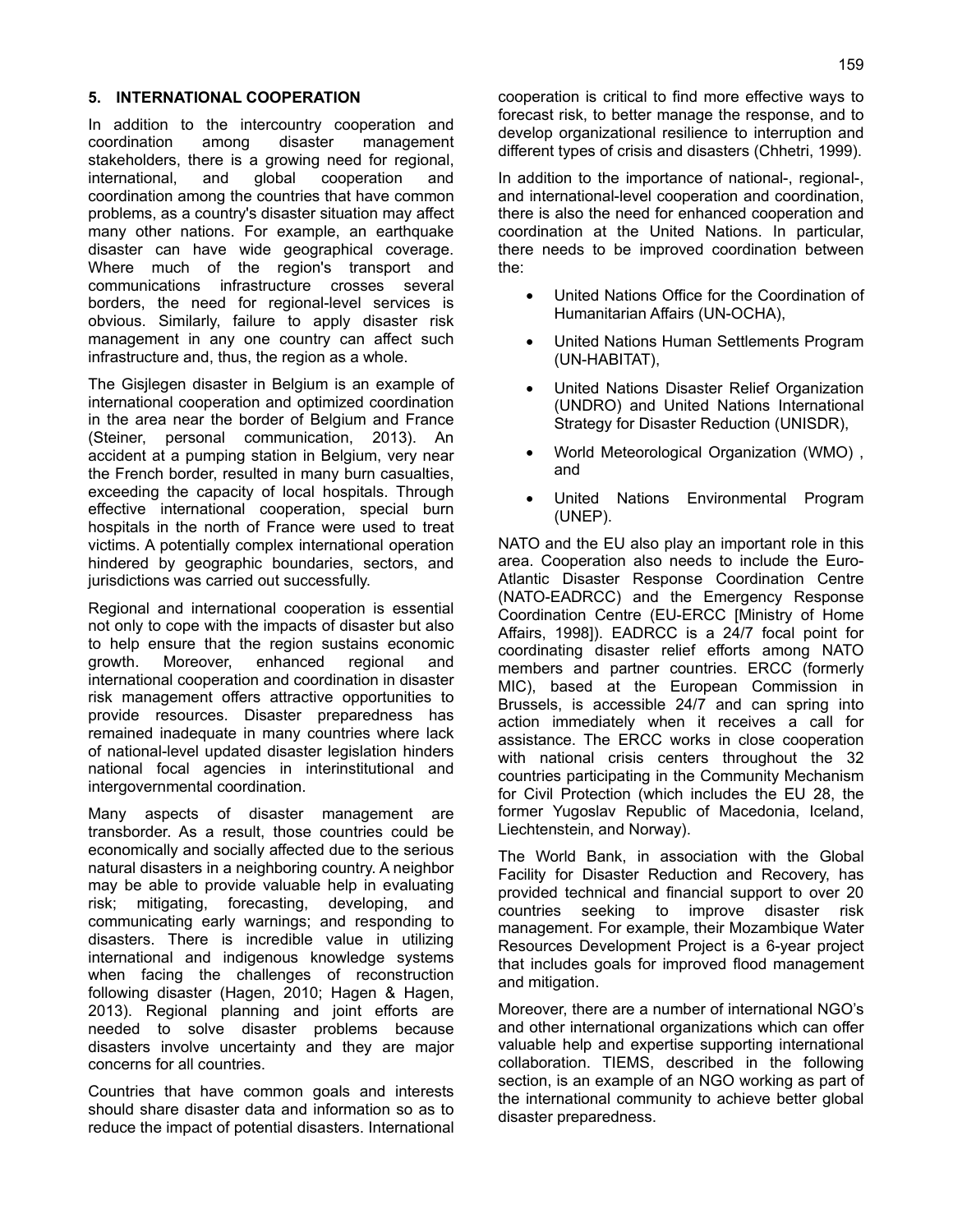## **6. THE INTERNATIONAL EMERGENCY MANAGEMENT SOCIETY (TIEMS)**

TIEMS was founded in 1993 in Washington, D.C., and is today registered as an international, independent, nonprofit NGO in Belgium. TIEMS is an international network of users, planners, researchers, industry, managers, response personnel, practitioners, social scientists, and other interested parties and individuals concerned with emergency and disaster management.

TIEMS provides a platform for all stakeholders within the global emergency and disaster management community to meet, network, and learn about new technical and operational methodologies. It also aims to exchange experiences with good industry practices including the best from different risk cultures. The belief is that this will influence policy makers worldwide to improve global cooperation and to establish global standards within emergency and disaster management.

TIEMS stimulates the exchange of information regarding the use of innovative methods and technologies within emergency and disaster management. In this way, it will improve society's ability to avoid, mitigate, respond to, and speedily recover from natural and technological disasters. TIEMS is building a network of experts through local TIEMS chapters all over the world, with the aim to "think globally and act locally." TIEMS chapters are self-governed entities within the TIEMS framework. Today, chapters are established in Italy, Iraq, Romania, Be/Ne/Lux, India, Finland, the Middle East and North Africa (MENA), Japan, Korea, and China.

Dialogue is also opened with experts in more countries, which see the benefits of TIEMS's international expert network where partnership, education, and research in disaster resilience is the focus in local activity, and where culture differences are put on the education and research agenda.

TIEMS chapters play the main role as hosts of TIEMS international events, and the TIEMS Japan Chapter will be the host of TIEMS's next annual conference in 2014, in Niigata, Japan, on October 21–23, with the support of the Governor of Niigata. The date coincides with the anniversary date of the big 2004 Niigata earthquake. One of the main topics in Japan will be focused on experiences with past disasters in the Niigata area.

TIEMS believes in a global dialogue to learn from the exchange of expert information and experience between all stakeholders involved in emergency and disaster management. Last year, TIEMS arranged ten conferences and workshops around the world in Japan, the US, Iraq, Finland, China, France, and Germany. They focused on important and timely

topics in emergency and disaster management. In 2014, TIEMS has so far planned 13 conferences and workshops in the US, Japan, Iraq, China, and Finland. We expect additional 2014 workshops and conferences will be arranged by other TIEMS chapters.

TIEMS also initiates and takes part in research and development projects that aim at developing and/or improving methods and technologies in emergency and disaster management. TIEMS is also developing an International Education Training and Certification Program in Emergency and Disaster Management. The International Education Program is composed of TIEMS Chapter Training and TIEMS QIEDM (Qualifications in International Emergency and Disaster Management) Certification. More details are found on TIEMS web site at www.tiems.org.

The TIEMS network constitutes a large international, multidisciplinary group of experts with different educational backgrounds and various experiences in the field of emergency and disaster management. They represent a unique source of expertise and ideas, which are important for creating resilient societies.

TIEMS's latest initiative, which was launched by the TIEMS China Chapter and discussed during the TIEMS annual conference in France, is to establish TIEMS Task Force Groups.

Each TIEMS Task Force Group would comprise qualified TIEMS scientists in different fields and from different cultures. These task groups could cooperate with UNOCHA and/or other international organizations and/or with local emergency management government agencies and directly join in emergency management operations when they occur.

During the TIEMS China Chapter Symposium on Emergency Medical Care in Guangzhou, China, in 2013, TIEMS Emergency Medicine and TIEMS Education, Training, and Certification Task Force Groups were established.

TIEMS believes its exceptional network of qualified and experienced international experts is in a unique position to assist in the creation of more resilient societies worldwide. We believe our resources are particularly well-suited to enhancing disaster preparedness in vulnerable countries by helping to build international alliances and increasing global expertise in emergency management.

# **7. FURTHER CONSIDERATIONS FOR GLOBAL PREPAREDNESS**

Disaster-prone countries need to formulate and implement strategies, plans of action, and programs for disaster risk reduction. They should develop their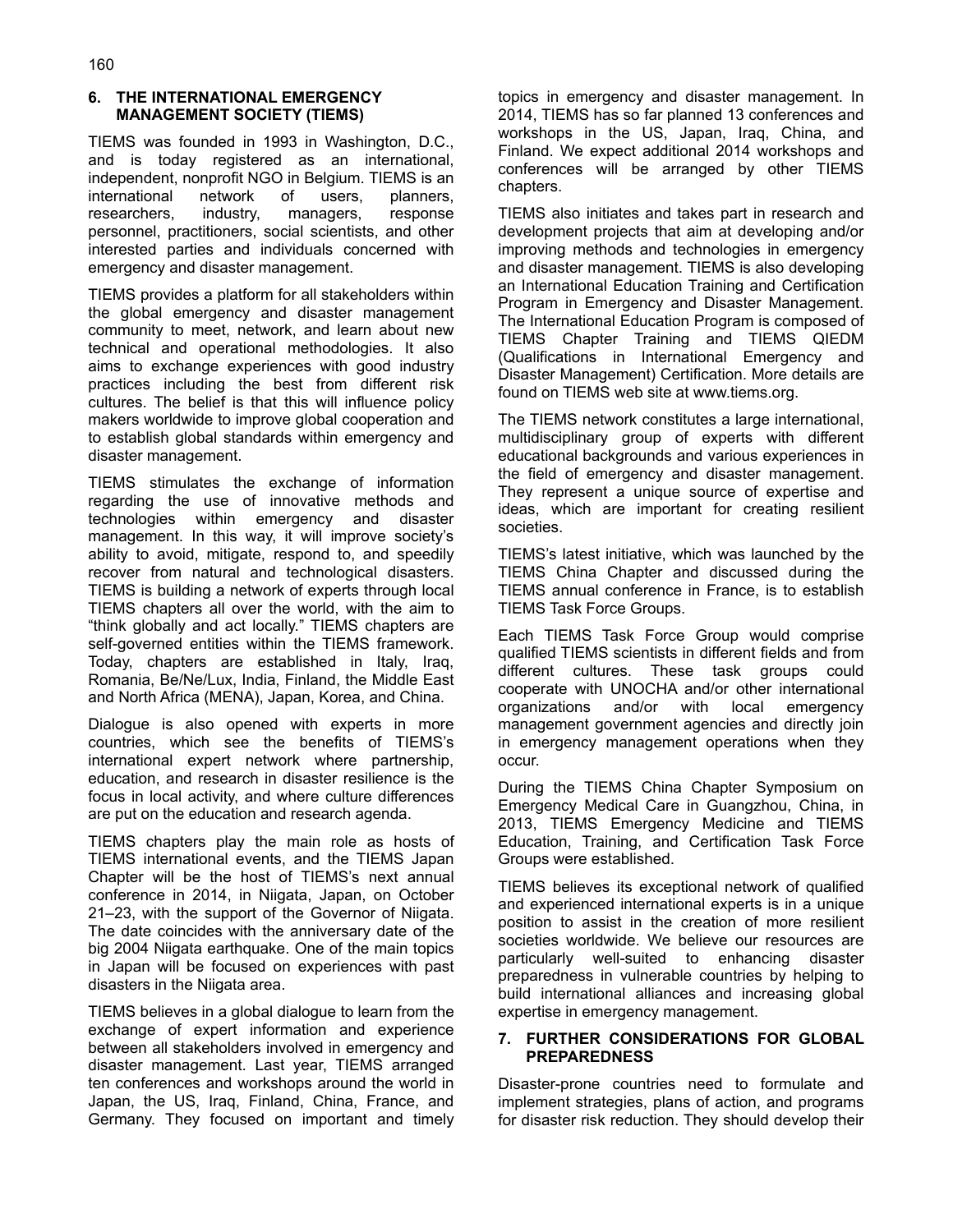institutional and technical capabilities in order to cope with disasters. Preparedness and preventive measures are highly desirable to reduce the disaster losses. Effective and efficient response and rehabilitation capabilities are also equally important to minimize and redress disaster losses and damages. Hence, the need and importance of cooperation and coordination among the national/international organizations and countries is pertinent, particularly in the field of the development of humanitarian assistance (Central Asia Regional Economic Cooperation, 2006).

Disasters must also become a core international development issue. Integrating disaster risk reduction into development policy, programs, and practice is of great importance. It needs to be ensured that disaster risk reduction is included in Poverty Reduction Strategy papers and development plans and programs (Sahana Software Foundation, 2013).

To give an example of the benefits of the disaster risk reduction approach, the World Bank recently estimated that, on an average, countries can save \$7 in disaster recovery costs for every \$1 spent on risk reduction measures (Jaurequi et al., 2011). On the other hand, better systems for the collection, analysis, and dissemination of disaster impacts are important. By establishing performance targets linked to climate change, health, and livelihoods, progress can be assessed, and disaster risk reduction can be better integrated into both humanitarian and development efforts.

The international community can further enhance global preparedness through the following:

- Reinforce links between preparedness and<br>response—incorporate learning from response—incorporate disasters into preparedness and allocate sufficient emergency budgets to preparedness.
- Identify and remove stovepipes that hinder cooperation and coordination within the humanitarian community (UN agencies, NGOs, INGOs, academic, corporate sectors, etc.).
- Exploit technologies that support collaboration, such as the Disaster Management Information System (DMIS) (Sahana Software Foundation, 2013) software that has been deployed in response to disasters around the world, to share experiences, exchange views, and learn lessons.
- Public information, education, and disaster awareness are crucial. Therefore, it is highly essential to raise disaster awareness and

educate vulnerable populations on disaster impact and response. There must be respect for and inclusion and incorporation of local and indigenous knowledge.

### **8. A TIEMS INITIATIVE**

Changing climate, population growth, and other factors conspire to make vulnerable world populations increasingly at risk of loss of life and property due to disasters. The international community is more than willing to help these populations, as evidenced by the outpouring of aid after disaster strikes. The benefits of international cooperation and coordination are very clear. However, attempts to function as a global community are often hampered by the challenges of coordination across cultures and organizations. Coordination can be particularly difficult without the pressure of ongoing emergencies, making efforts at global preparedness even more difficult.

TIEMS believes global emergency preparedness can be improved and losses in particularly vulnerable areas reduced through:

- 1. Establishment and dissemination of a standardized base of emergency management knowledge inclusive of and adaptable to local knowledge and conditions;
- 2. Greater emphasis by the international aid community on preparedness versus response in vulnerable regions.

TIEMS has established an initiative to catalyze these improvements, Disaster Resilience Establishment in Vulnerable Societies (DREVS). All stakeholders, including media, are invited to participate. The initiative has two initial thrusts:

- The first is the TIEMS Qualifications in International Emergency and Disaster Management (QIEDM) Certification program (www.tiems.org).
- The second is the creation of a pilot project and demonstration of international collaboration for disaster preparedness.

The Philippines is a prime candidate for this demonstration. Details on this pilot project are forthcoming, and organizations and individuals interested in participating are encouraged to contact the authors.

## **REFERENCES**

Bandyk, M. (2010, March 24). Why natural disasters are more expensive—but less deadly. *US News and World Report*. Retrieved from http://money. usnews.com/money/business-economy/articles/ 2010/03/24/why-natural-disasters-are-moreexpensivebut-less-deadly